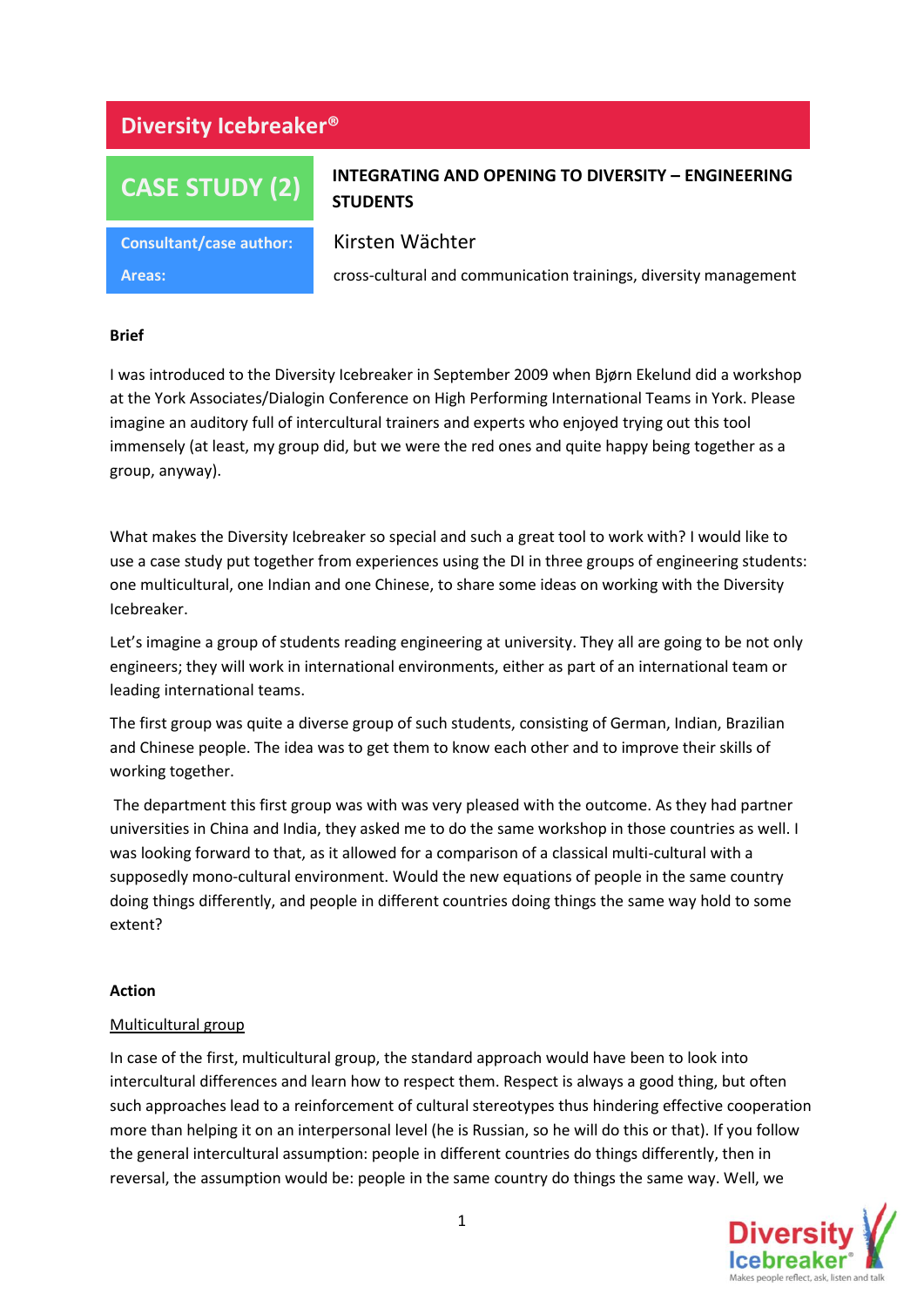only need to look at our neighbours and colleagues or fellow students to know that this is not the case.



**Figure 1. We have all three colours in us!**

Let's therefore jumble up the old ones to generate two new assumptions: people in the same country do things differently, which in reversal would lead to the conclusion that people in different countries do things the same way. That is also a kind of generalisation, for sure; however, it focuses on trying to build the common ground. It also highlights that differences may turn up where least expected, i.e. at home. The key would be then to recognise differences at an interpersonal level, and to put them to use in a team while searching for some common ground at the same time.

In pursuit of that goal, I introduced my students to the Diversity Icebreaker seminar, where they learn about their own preferences at first. The good thing about the Diversity Icebreaker is that no person can only be mono-coloured: all three aspects are there, only the weighting is different. And because a colour code is used, it is easy to remember and, most importantly, it is non-discriminatory: I am not overlooking details or being ambitious: I am green. I am not always worried and try to please people: I am red. I am not a nerd who can't talk to people: I am blue. My students enjoyed that very much, and tensions that had been in the group before eased significantly. When asked to group themselves according to their strongest colour, it also became obvious that nationality or gender is no clue to a specific behaviour: all engineering student had a strong blue element which makes the icebreaker also an attractive tool for team building within certain professional groups.

Nevertheless, the highest blue score was with a German male. The Chinese, who one might have expected to be in the red group, mostly ended up in the green group, so did the students from Brazil. The Indians were dominantly red, but often the differences in the score were marginal. One woman who had quite a balanced score, however, felt so unhappy in the green group that she asked for a transfer to the blue group. Of course, this is an important learning element: we like working with people who are like us. And we interpret other people's behaviour according to our colour code. This behaviour becomes very obvious when the groups have to a) describe themselves and b) describe the other groups.

Comparing these results, one of the students worded this very well: "The green group has all the bright ideas, then the blue people to do the work and if there is a problem, you call for the red guys." (You may guess which colour preference he was). He immediately grasped what the whole thing was about: you need a strong element of diversity in your team to make it effective. You must make sure that all roles and functions are covered, and that will not be the case if all people are like you. Without the green element, the blues will work, but lose themselves in detail and no result will be achieved. Conflict negotiation, say, in a new software project, between blue ("We need more testing!") and green ("We need to go live!") will often be done by the reds. At least, in theory.

After the analytical work and the discussion, the engineering students had to act out a role play: a negotiation on building a gas pipeline through a wildlife reserve in South America. It would be possible to group teams as mono-coloured and multi-coloured to see if there is a difference in the way of negotiating and achieving an outcome. Nevertheless, for time reasons and the idea behind it

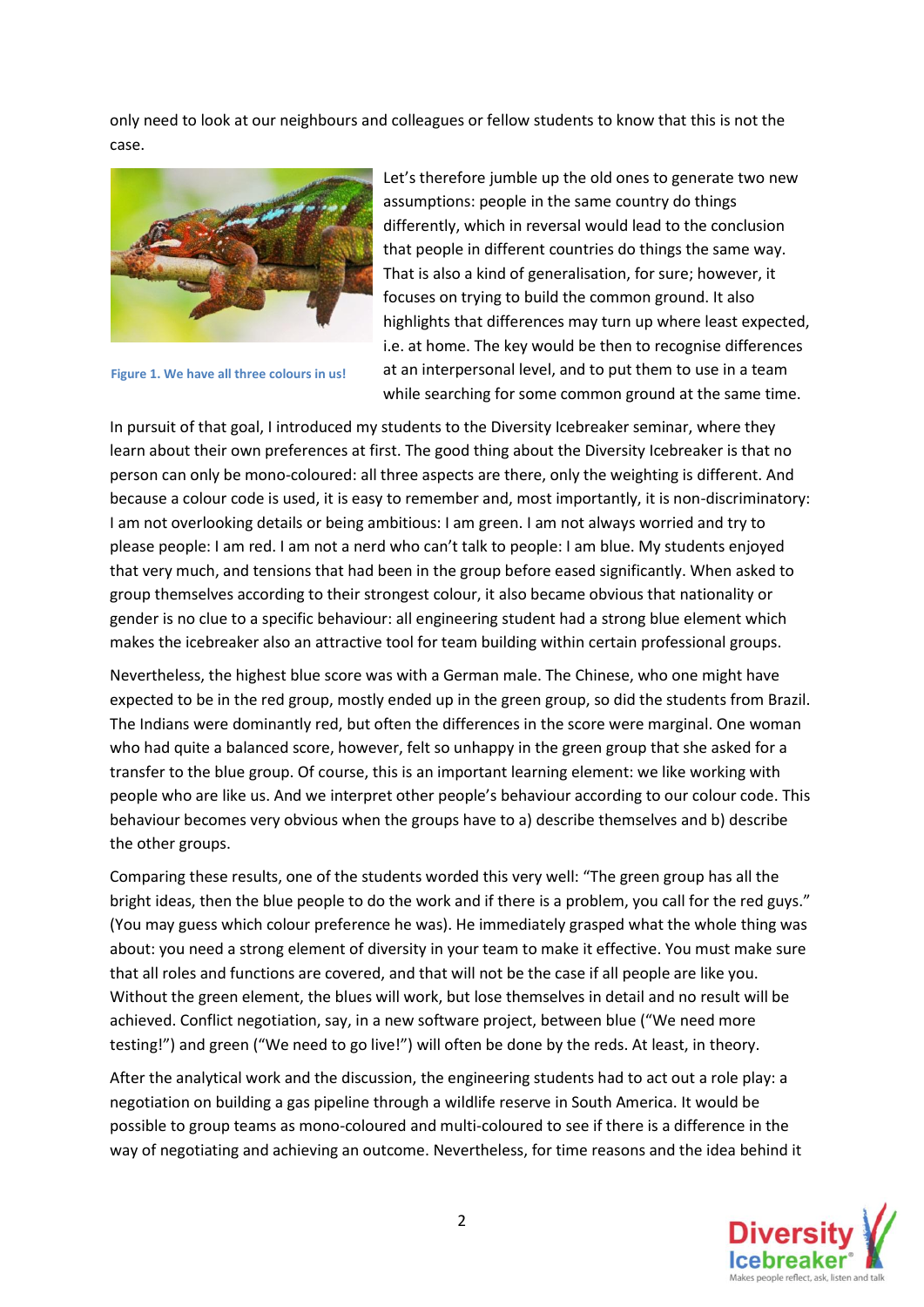(learning to work in a diverse team), the students here were asked to work in multi-coloured teams and had to assign roles appropriately.



**Figure 2. Dealing with customers.**

However, always expect the unexpected: what became obvious was that you will be most successful if you are able to adapt your strategy: one of the students realised that his blue, matter-of-fact approach did not get him anywhere, so he started to argue and communicate along green patterns, having identified the decision maker in the other group as green and using a language that person could understand. This is another important learning element: you have all three colours in you, so you should learn to activate and make use of them when needed. For

myself, who has a very balanced score (30 red, 27 blue, 27 green), this is not particularly difficult (and it does help when working as a trainer). For the highly blue engineering student (who had a very low red score of 17) activating his red part would require a lot of work and support, I guess. In addition, when communicating with others, you need to be able to identify their colour preferences, something that was practiced in follow-up workshops.

The first stop was China, where, generally, the scores were more balanced than in the first mixed group of students. But even here there were students with a high blue score and students with equal red and green scores. The balance sometimes led to confusion in the self-description of the groups as things were perceived as both green and red. The discussion, given their study programme and their future work, focused on the practical use of such a tool. Again, people enjoyed the apparent simplicity of the tool: to understand and use it, students do not need tons of literature or a deep psychological background.

In India, the students did sessions on functions related to recruiting team members: given anonymous scores of other students in the group, they had to build teams and assess how effective they would be. Engineering students, as you may guess, did this quite mathematically, starting on coordinate grids and functions: most of the groups used their blue potential to work out the teams. The results were impressive, and they learned that – even without much training on HR issues – you should make decisions on who to work with on a specific project by looking at more than the technical skills.

Other role plays here included conflict management, i.e. analysing the root cause of a conflict and trying to mediate it. Again, the colour code came in very useful: instead of accusing other members of unacceptable behaviour ("He never listens!" – "She never completes any task I give her!") the colours help to boil tension down and see things in a different way: he is green, she is blue, so we need to find a way to communicate in the respective language. As conflicts between superior and subordinate roles are often very sensitive, this approach is very helpful indeed.

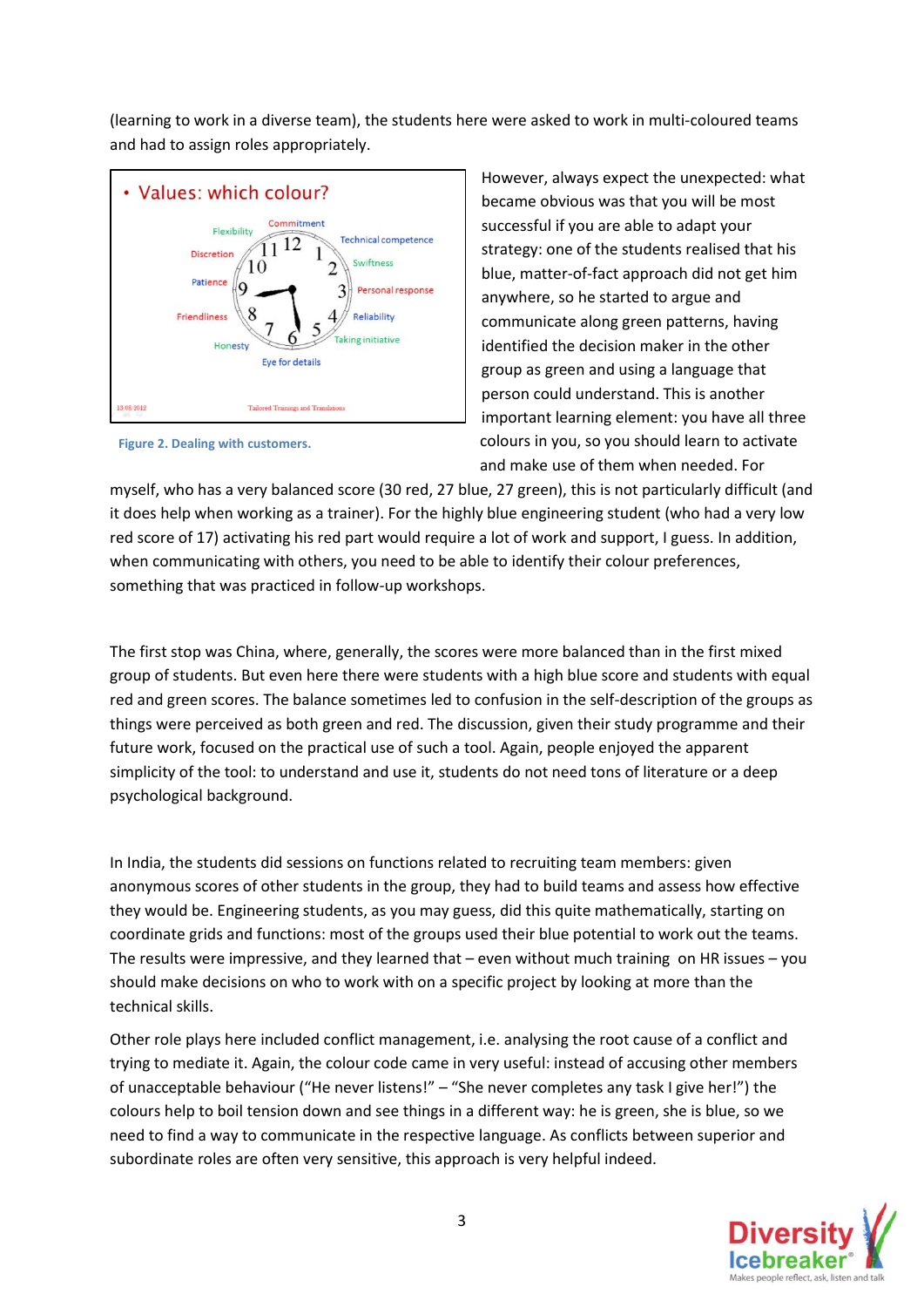There were two more options that were explored together with the students here: recognising colour codes and preferences in others, for example, fictitious customers (customers in a very broad sense, i.e. people of companies they may have to deal with or they may meet at trade fairs); and giving feedback to others. The latter one also revealed that the Diversity Icebreaker can be used together with other tools as it helps to see feedback in perspective and to approach different colours for different opinions on one's work to get a more comprehensive view.



**Figure 3 Recruiting a diverse team, India.**

When dealing with customers it became clear that there should be one face to the customer, and that this does not need to be the red person: blue customers would love facts and information, green customers need to see the long-term benefit of a service. This is also true when we talk about internal customers, i.e. is stakeholders who you want to convince of a certain project.

#### **Results**

One has to be aware that normally engineering programs at universities do not include managerial skills – the programmes are mostly very fact and information related, that is, quite blue. Career options, intercultural or leadership skills are usually not included although a lot of specialist engineers will need them later. Thus the students were quite grateful for being introduced to a tool that can be of multi-purpose, as it is useful for recruiting team members (or new hires in general), and for conflict management as well as for communicating with customers or preparing negotiations.

Below is the summary of the most important learning points for the students from the two sessions using the classical Diversity Icebreaker seminar and role-play exercises built on Blue, Red, and Green:

- Diversity is essential for building an effective team; you must cover all roles and functions, and you will not be successful in doing that if all the team members are like you.
- You will be most successful if you are able to adapt your strategy; you have all three colours in you, so you should learn to activate and make use of them when needed.
- Neither nationality nor gender is an absolute determinant of a specific behaviour.
- We like working with people who are like us and we interpret other's behaviour according to our colour code.
- Different people are needed in different stages of the process.
- You should make decisions on who to work with on a specific project by considering more than just the technical skills.
- The three-colour structure helps to boil down the tension and see things in a different way: "he is green, she is blue, so we need to find a way to communicate in the respective language"; it also helps to see feedback in perspective and to approach different colours for different opinions on one's work to get a more comprehensive view.

In general, after this kind of pilot projects, I am glad that my engineering students – no matter what colour – welcomed the Diversity Icebreaker and I guess it is its universal approach that makes it so unique.